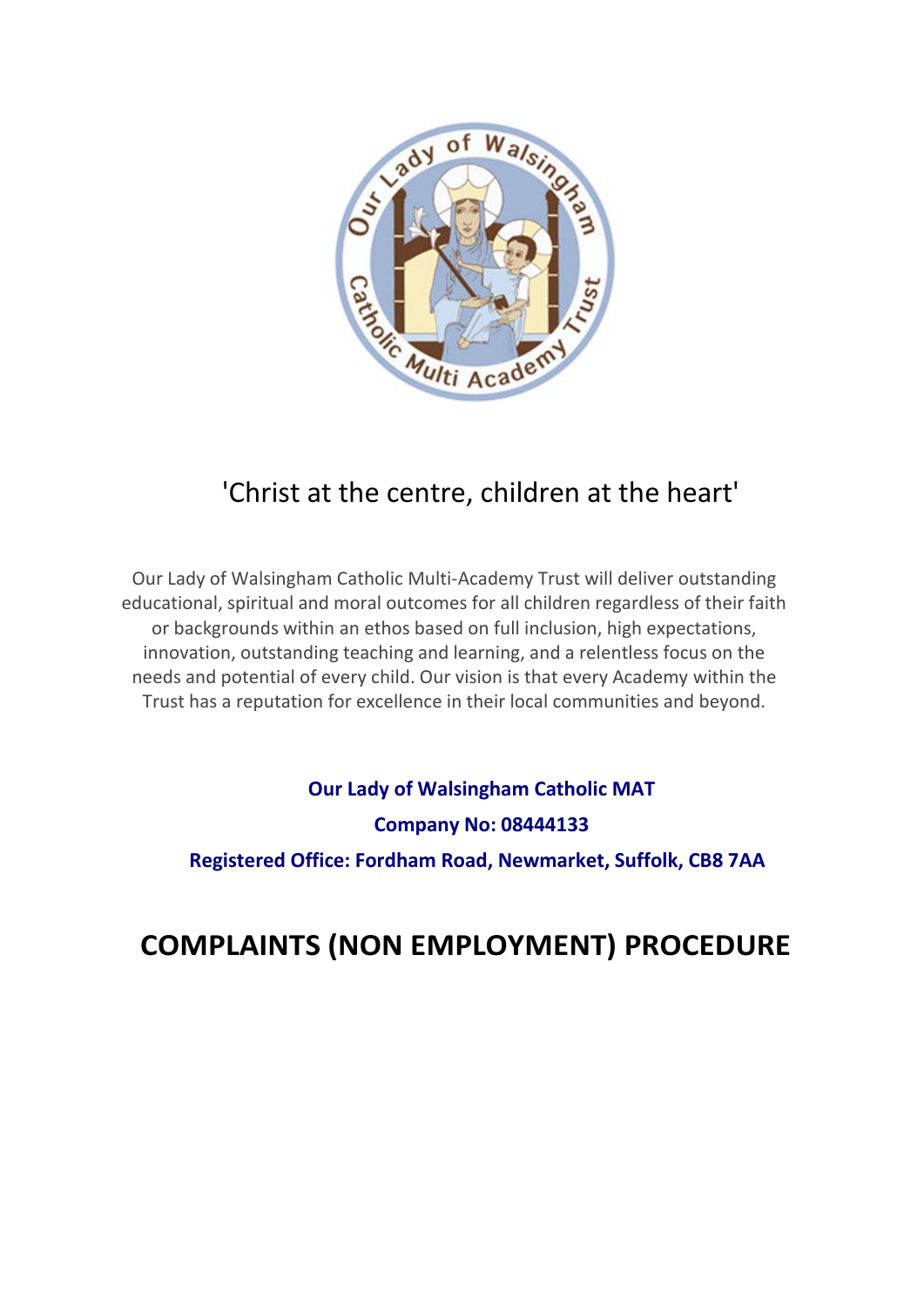#### Background

We want our pupils to be healthy, happy and safe, and to achieve. The MAT recognises that parents, guardians or carers play an essential part in making this happen. Cooperation between pupils, parents, staff LGBs and Directors leads to a shared sense of purpose and a good atmosphere in each Academy.

Each level of the procedure set out below offers the opportunity for concerns and complaints to be resolved as quickly as possible.

#### Level  $1$  – informal

Anyone with a concern should, in the first instance, make an appointment to speak to the relevant class teacher, Head of Department or the Head of Year about the concern, depending on the nature of the concern. It is best to resolve issues at this point.

#### Guidance on informal level 1:

Concerns should initially be handled informally in a manner that offers the best way of resolving issues.

A class teacher, Head of Department or Head of Year should offer an appointment to discuss the issue as quickly as possible, as this will give both parties time to talk about it calmly and politely without being interrupted. This can allow parties to remain calm. It will also show a commitment to resolving issues.

It is important for parents to recognise that Academies are busy organisations and that it may not be possible to offer an appointment straight away.

The parties involved should be encouraged to offer their view of what would be a realistic resolution to the problem.

#### Level 2 - informal

Anyone dissatisfied with the result of the discussions with the class teacher, Head of Department or Head of Year should ask for an appointment to meet with the Headteacher or a member of the Leadership Team, a Deputy Headteacher or Assistant Headteacher. Academy staff will meet with the complainant as soon as possible, and in any event, within 10 Academy days of the request for a meeting.

If an appointment is requested with the Headteacher the Headteacher may, at their discretion and dependent on the gravity of the complaint, advise that the matter be more appropriately delegated at this point to a member of the Leadership Team, a Deputy Headteacher or Assistant Headteacher.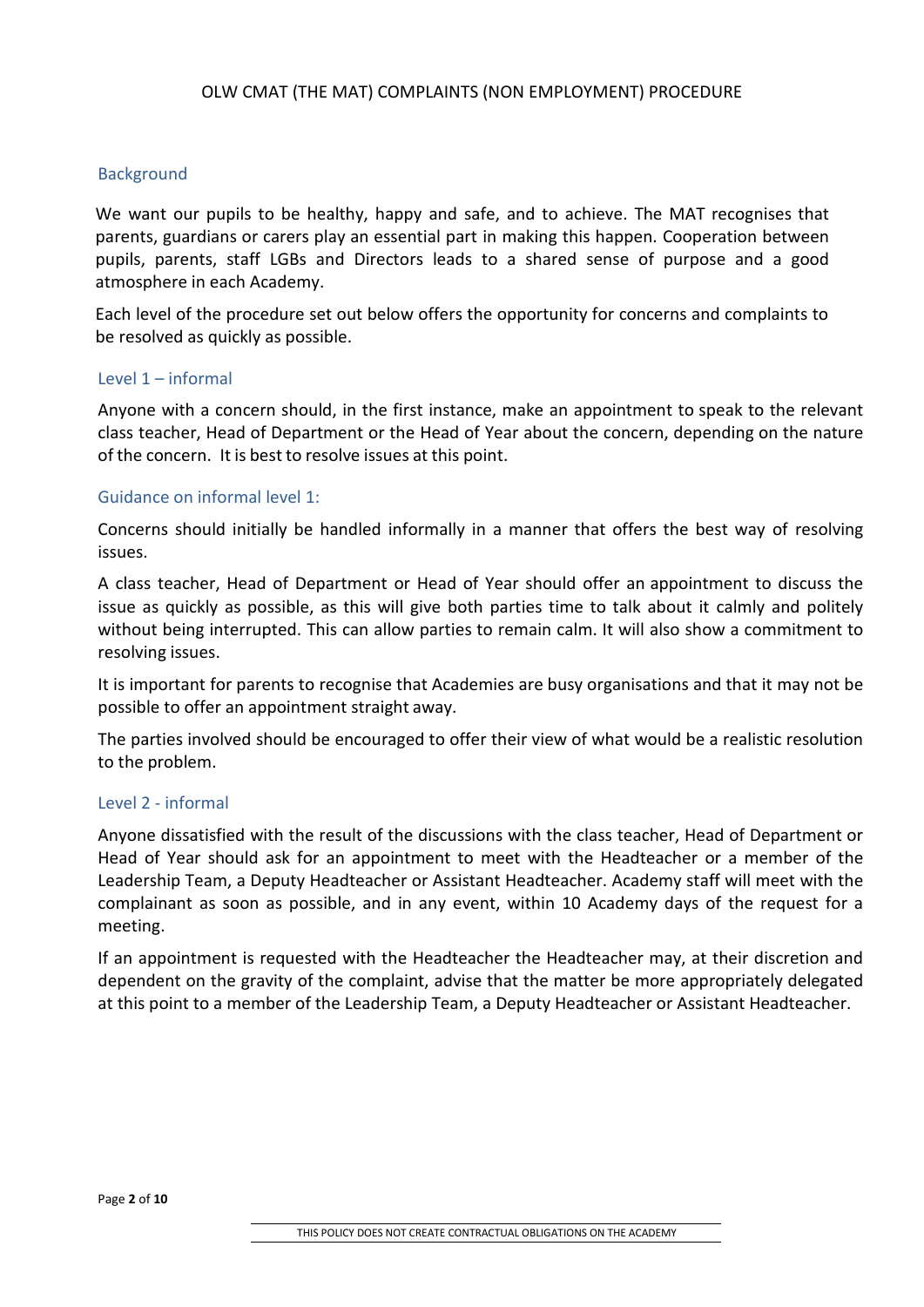If a resolution to the issue is proving difficult to find, the Headteacher, a member of the Leadership Team, a Deputy Headteacher or Assistant Headteacher can speak to a member of the Local Governing Body (LGB) about the issue who may be willing to offer informal intervention. However, there is no obligation on any Governor to become involved at this level.

## Guidance on informal level 2:

It is always best to resolve issues informally at the earliest possible time but if the person is not satisfied with the result of the talk with the teacher, Head of Department or Head of Year then he/she can ask for an appointment to meet with the Headteacher or a member of the Leadership Team, a Deputy Head or Assistant Headteacher.

It is in everyone's interest, particularly the child or children, for concerns and complaints to be sorted out quickly and smoothly.

The aim should be that discussions end on a positive note with no bad feeling.

It is good practice for Headteachers or member of the Leadership Team, a Deputy Head or Assistant Headteacher to write a letter to parents summarising what has been agreed regarding the issue.

The Headteacher, a member of the Leadership Team, a Deputy Head or Assistant Headteacher may feel that a particular Governor's input would be helpful in bringing about a resolution but there is no obligation on any Governor to become involved at this level.

It is hoped that most problems will have been resolved by now.

## Level 3 – formal complaint letter to Headteacher

An issue that has not been resolved through the informal levels 1 and 2 can become an official complaint.

Anyone wishing to move to level 3 must write a formal letter of complaint to the Headteacher. The letter will need to set out clearly the issues which have previously been discussed and why the parent, carer or guardian considers the issue to be unresolved. A person with a complaint should use the template form in Annex B of this policy.

The Headteacher may appoint an investigating officer to make enquiries on their behalf about the matter.

The Headteacher should consider the complaint and discuss a resolution with the complainant. The Headteacher should offer a resolution to the complainant in writing within 15 Academy days of receipt of the official complaint letter.

It is important to be aware that the decision that the Headteacher has made as a result of the complaint does not become a new complaint about the Headteacher.

Therefore any subsequent referral to a Level 4 Formal LGB Panel is to review the original complaint, and does not form a complaint against the Headteacher.

## Guidance on level 3- formal:

An unresolved issue may now move to a formal complaint. This is a serious step to be taken. In consideration of future home/Academy relationships everyone concerned will need to negotiate an agreement and concentrate on finding a resolution to the issue.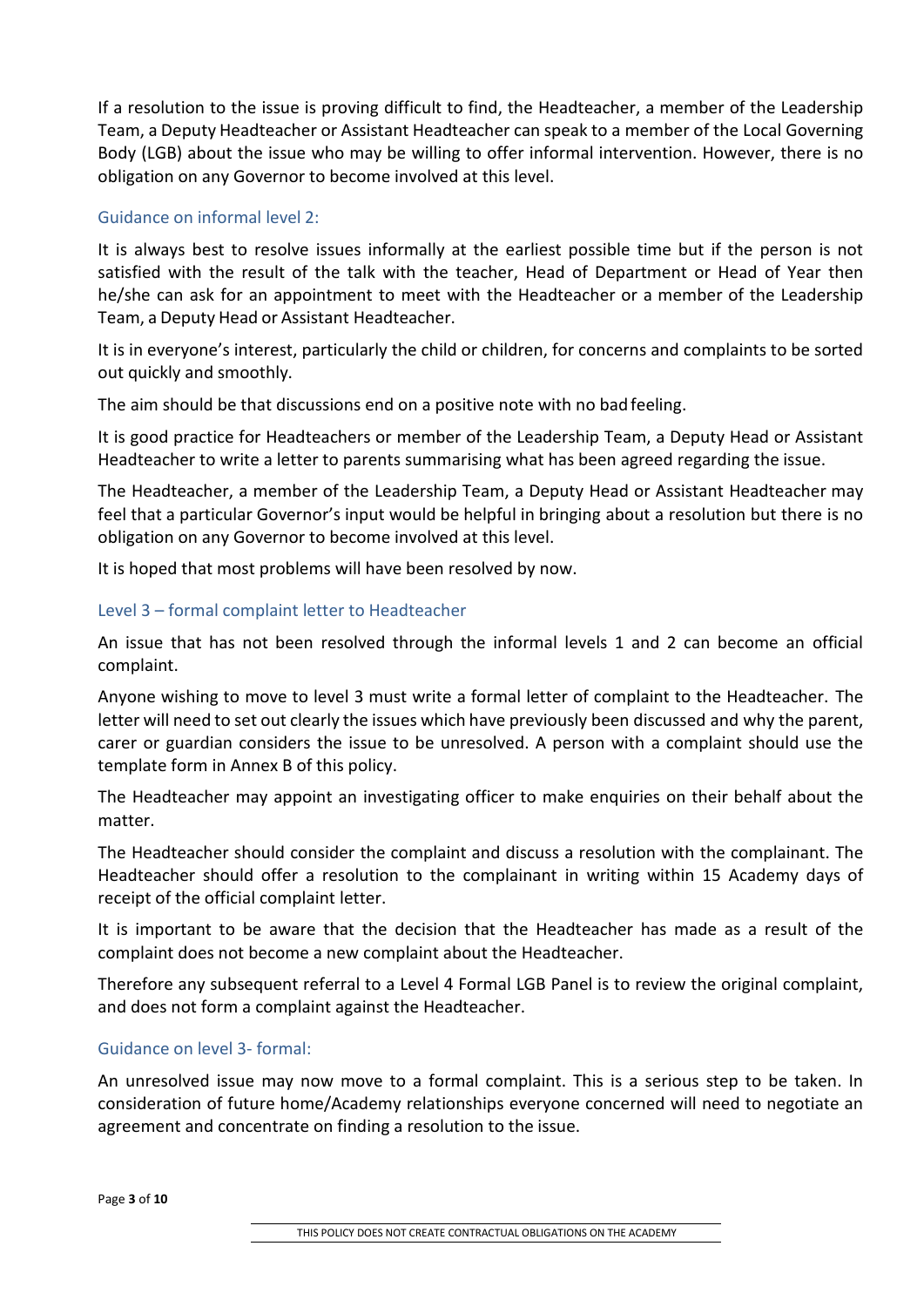## Level 4 – formal complaint requesting a LGB' Complaints Panel.

If the complainant feels the complaint has not been resolved he/she should proceed to Level 4, a LGB' Complaints Panel.

If the concern or complaint is specifically about the Headteacher and has not been resolved at the informal stage, then it will be necessary for the complainant to formally complain to the Chair of the LGB.

The Academy will provide the Chair of LGB's name and the complainant should write to the Chair of the LGB at the Academy address, marking the envelope 'urgent, private and confidential'. The formal complaint letter must be received within 10 Academy days of the last meeting with the Headteacher concerning the issue. The letter will need to set out the complaint and show why the matter is not resolved. A template form is included as Annex B of this policy.

The Chair of the LGB should acknowledge the complainant's letter in writing within 5 Academy days of receipt, and may consider contacting external agencies for advice.

| Receipt of complainant's letter                                                        | Acknowledgement within 5 Academy days                                                 |
|----------------------------------------------------------------------------------------|---------------------------------------------------------------------------------------|
| Receipt of complainant's letter                                                        | LGB' Panel meeting within 20 Academy days<br>(unless this goes into Academy holidays) |
| Written documentation sent to LGB'<br>Panel Members and complainant and<br>Headteacher | 5 Academy days before meeting.                                                        |
| LGB' Panel members decision                                                            | As soon as possible but within 10                                                     |
| communicated to all concerned                                                          | Academy days of meeting.                                                              |

## Time Scales:

## Before the meeting:

The Chair of the LGB should appoint a clerk to the LGB' Complaints Panel, acknowledge the complainant's letter in writing within 5 Academy days of receipt and arrange for a LGB' Complaints Panel to meet within 20 Academy days of receipt to consider the complaint. The LGB Complaints Panel will comprise three Local Governors of the Academy and one individual who is independent of the management and running of the Academy. If the letter is received within 19 Academy days to the end of term it may not be possible to organise the LGB panel meeting before the end of term. In this case the matter should be dealt with within 15 Academy days of the Academy reopening.

The Headteacher should be given a copy of the complainant's letter and written documentation should be requested from the Academy. The clerk should send both the complainant's letter and the Academy documentation to the LGB Complaints Panel members, complainant and Headteacher (and anyone else involved in the meeting) at least 5 Academy days before the date of the meeting.

The complainant and Headteacher will be invited to attend the LGB Complaints Panel meeting to give a verbal statement in support of their documentation. Each of them can bring someone to support them if they wish.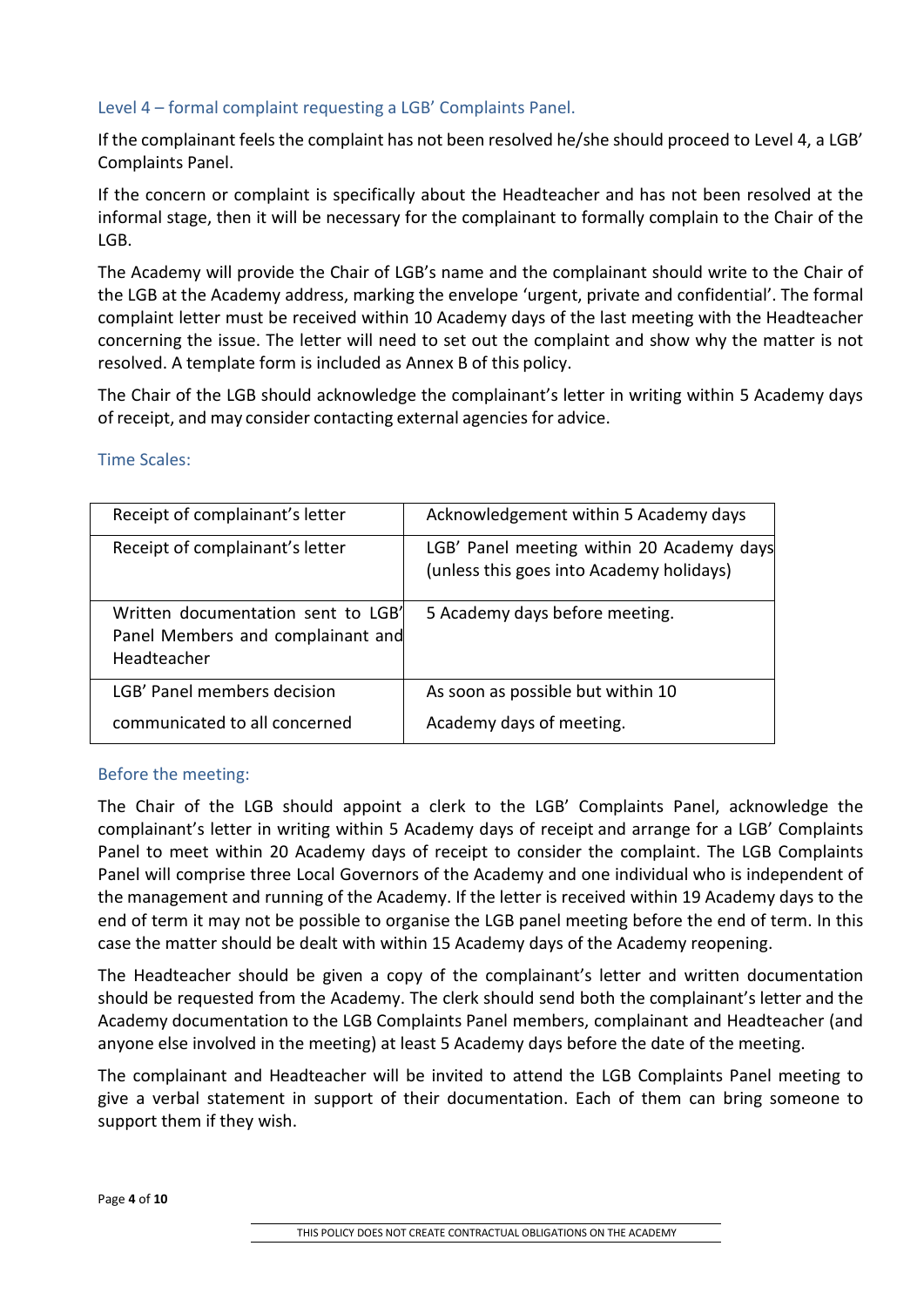#### At the meeting:

The complainant and Headteacher (or their representative) should provide all the relevant information they wish and the LGB Complaints Panel members should clarify any points. After the complainant and the Headteacher (or their representative) have provided all the information they wish, the Chair will ask all parties to leave except the panel members and the clerk. The LGB Complaints Panel members will consider the complaint and the Academy's response and come to a decision regarding the issue(s). Whilst it is hoped that such a situation does not occur, for the purposes of clarity, in the event of a 'split decision' the Chair hasthe casting vote.

#### After the meeting:

The LGB Complaints Panel will write to all concerned within 10 Academy days to explain their decision and suggest a resolution to the problem, if appropriate. The decision of the LGB Complaints Panel is final.

If a complainant is not satisfied that the complaint has been properly dealt with by the Academy, they may contact the Directors of the MAT, who will review the LGB Complaints Panel Decision. Only if there are exceptional circumstances, such as undue delay or failure to follow the complaints procedures above correctly, would the Directors rerun Level 4 of the Complaints procedure above, with Directors replacing the Local Governing Body representatives.

If a complainant is still not satisfied that the complaint has been properly dealt with by the Academy or the MAT, they may contact the Education and Skills Funding Agency (ESFA). This acts on behalf of the Secretary of State for Education. Complaints about how the Academy or MAT has handled the original complaint should be sent via the ESFA's online **Academy Complaints Form** or by post to Ministerial and Public Communications Division, Department for Education, Piccadilly Gate, Store Street, Manchester M1 2WD.

Note that the ESFA will check whether the complaint has been dealt with properly by the Academy and MAT. It will consider complaints about Academies/academies that fall into any of the following three areas:

- where there is undue delay or the Academy did not comply with its own complaints procedure when considering a complaint
- where the academy is in breach of its funding agreement with the Secretaryof State
- where an Academy has failed to comply with any other legal obligation

The ESFA will not overturn an academy's or MAT's decision about a complaint. However, if an academy did not deal with a complaint properly the ESFA will request the complaint is looked at again and that procedures meet the requirements set out in the Regulations.

If the MAT's complaints procedure does not meet the Regulations, the ESFA will ask the MAT to put this right. The ESFA may seek to enforce the decision under the terms of the funding agreement on behalf of the Secretary of State, if appropriate.

#### Guidance on level 4 - formal:

#### Before the meeting:

The formal complaints letter should be passed to the Vice-Chair if the Chair will be unable to receive the letter within 5 days.

Page **5** of **10**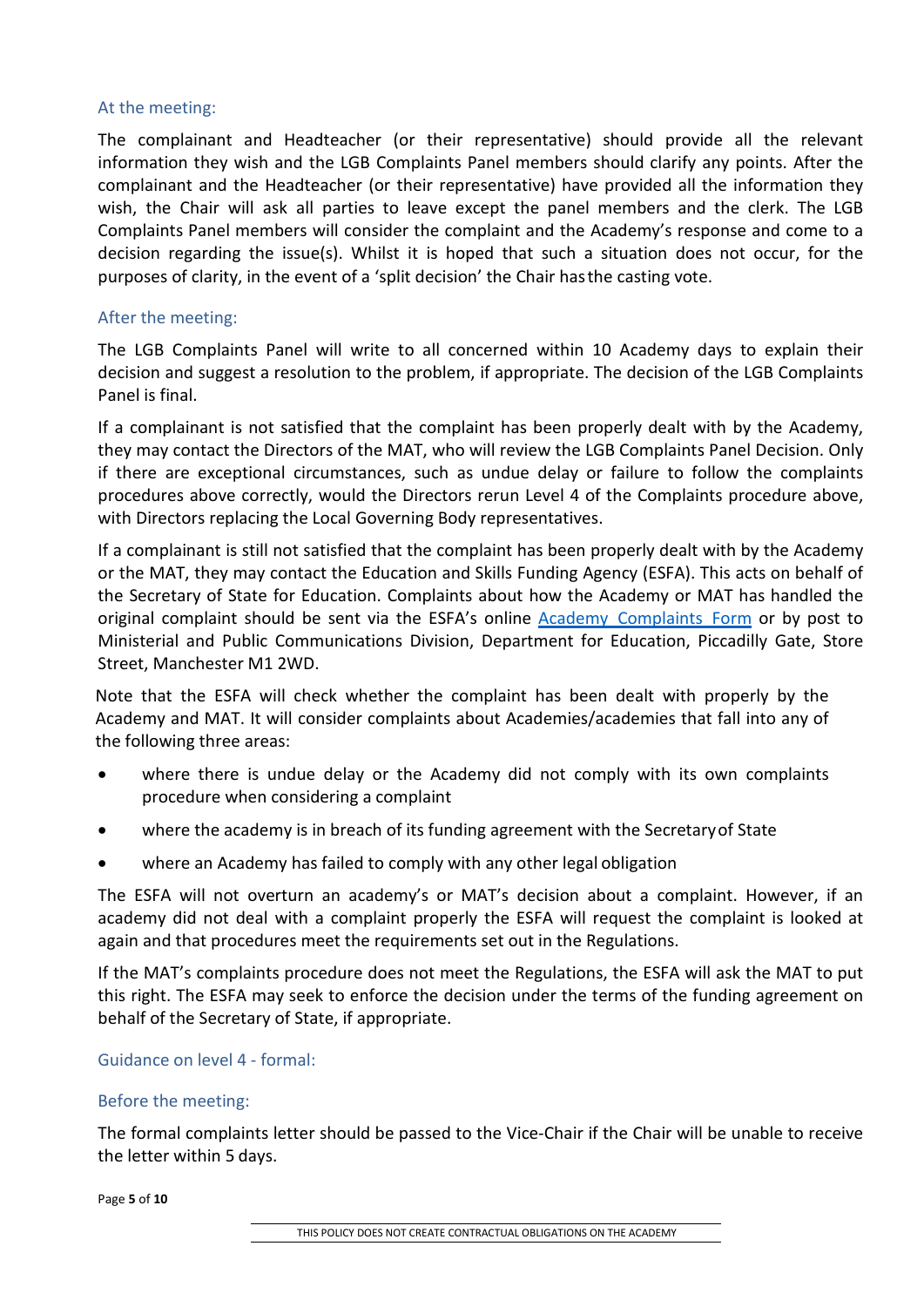Members of the LGB Complaints Panel should have no prior knowledge of the complaint and it is, therefore, unlikely that staff Governors will be members of the panel.

### At the meeting:

The Complaints Panel must be made up of at least three local governors, a member who is independent of the running and management of the Academy, with a clerk in attendance.

Although this is a formal meeting, every effort should be made to make it as informal as possible for all concerned.

Everyone attending should be in the room at the same time until the panel convene to consider their decision.

Consideration may need to be given to the seating arrangements to make everyone feel equal and comfortable.

The clerk should take notes of the meeting, listing who is present: Governors, stating who is the Chair of the LGB Complaints Panel The independent member of the panel

Headteacher (or their representative) and any other members of Academy staff Parents and anyone accompanying them e.g. friend.

The chair of the LGB Complaints Panel should open the meeting stating the purpose and the format of the meeting to clarify this to all in attendance.

People present should introduce themselves stating their reason for being at the meeting.

The chair of the LGB Complaints Panel should request a verbal statement from the complainant in support of his or her written letter of complaint and why s/he feels the issue has not been resolved. The LGB Complaints Panel members can ask questions to make sure they understand the issue from the parent's point ofview.

The chair of the LGB Complaints Panel should request a verbal statement from the Headteacher (or his representative) in support of his/her written account of the complaint and the steps taken to resolve the issue. The LGB Complaints Panel members can ask questions to make sure they understand the issue from the Headteacher's point of view.

The members of the LGB Complaints Panel should make sure they fully understand the issues and ask any further questions to clarify any points that are still not clear to them.

The Chair of the LGB Complaints Panel must ask the complainant and the Headteacher (or his representative) if they are satisfied that they have provided all the information they wanted or if there is something they wish to add and if they feel they have had a fair hearing.

When the LGB Complaints Panel members understand all the issues, the Chair will ask all parties to leave except the panel members and the clerk.

#### After the meeting:

The LGB Complaints Panel members then discuss the issues in private and the clerk remains to record the decision.

The Panel members will need to consider the information, come to a decision and suggest a way to resolve the issue, taking into account the best interests of the child or children.

When the Panel have reached a decision, the Clerk will inform everyone concerned in writing as soon

Page **6** of **10**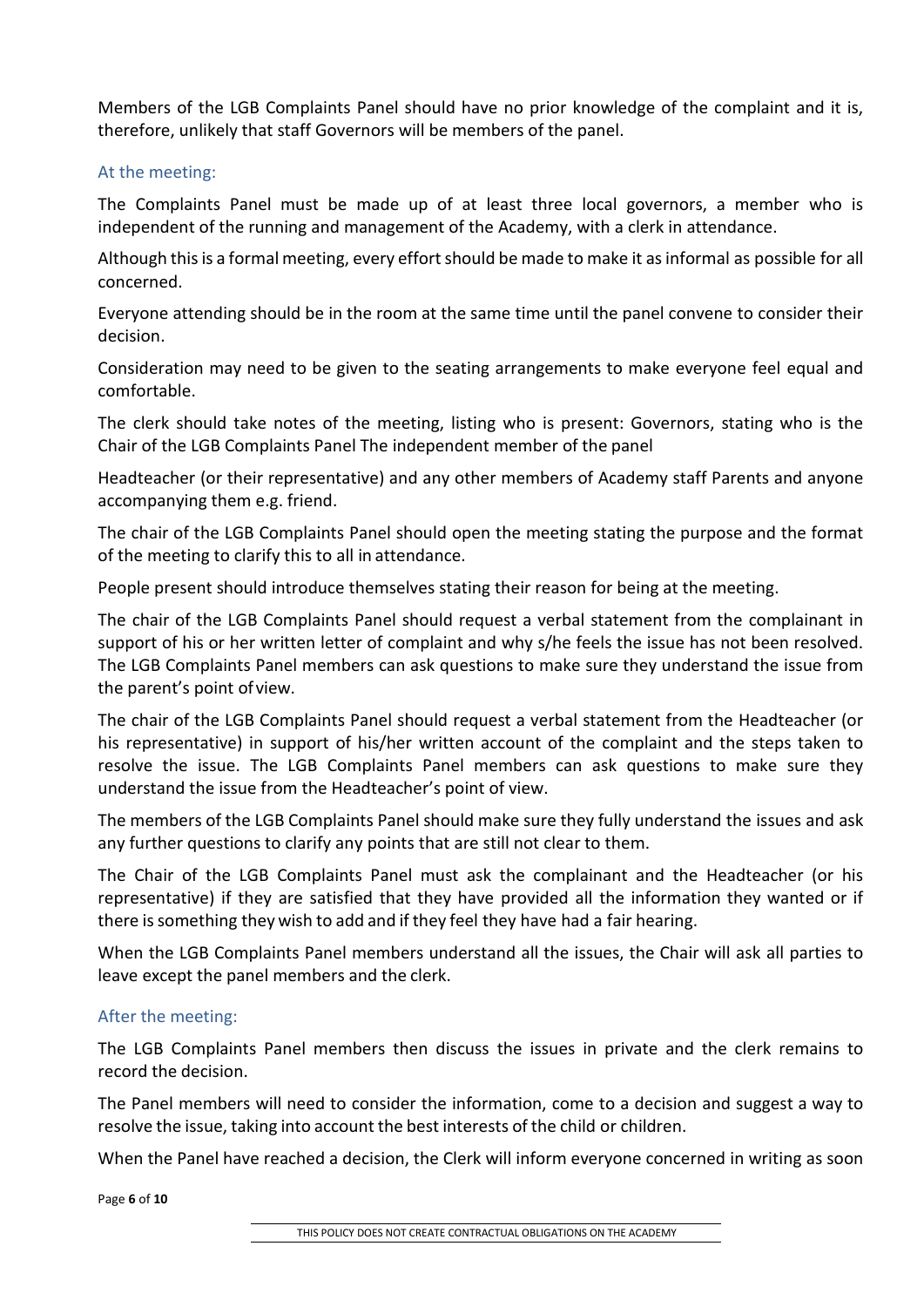as possible, but in any event, within 10 Academy days of the panel meeting.

The decision of the LGB Complaints Panel is final.

Once a LGB Complaints Panel has heard a complaint, and it is clear that correct procedures have been followed, that specific complaint cannot be reopened by the LGB or by the Directors. If a request is received in this respect, the Chair of Directors should inform the complainant that the matter is closed. Any complaints concerning the conduct of Academy staff will be handled in accordance with the Academies internal disciplinary procedures. The details of such an investigation will remain confidential.

### Vexatious Complaints:

This procedure is intended to limit the number of complaints that become protracted and ensure that all complaints are dealt with efficiently and speedily. However, there will be occasions when, despite all stages of the procedures having been followed, the complainant remains dissatisfied. If the complainant tries to reopen the same issue, the Chair of the Local Governing Body and / or the Chair of Directors is able under this policy to inform them in writing that the procedure has been exhausted and that the matter is now closed.

It is important to distinguish between people who make a number of complaints because they really think things have gone wrong, and people who are being difficult. Complainants can be frustrated and aggrieved and it is therefore important to consider the merits of the case rather than their attitude. Even though someone has made vexatious complaints in the past, it cannot be assumed that the next complaint is also vexatious. Each complaint must be considered as to whether it is vexatious or genuine. There is no way of avoiding evaluating each complaint.

#### Relevant Legislation

**Education (Independent Academy [Standards \(England\) Regulations 2014](http://www.legislation.gov.uk/uksi/2014/3283/schedule/made) Schedule 1, Part 7.**

The Regulations set out how complaints procedures should be drawn up and used effectively to handle complaints from parents of pupils.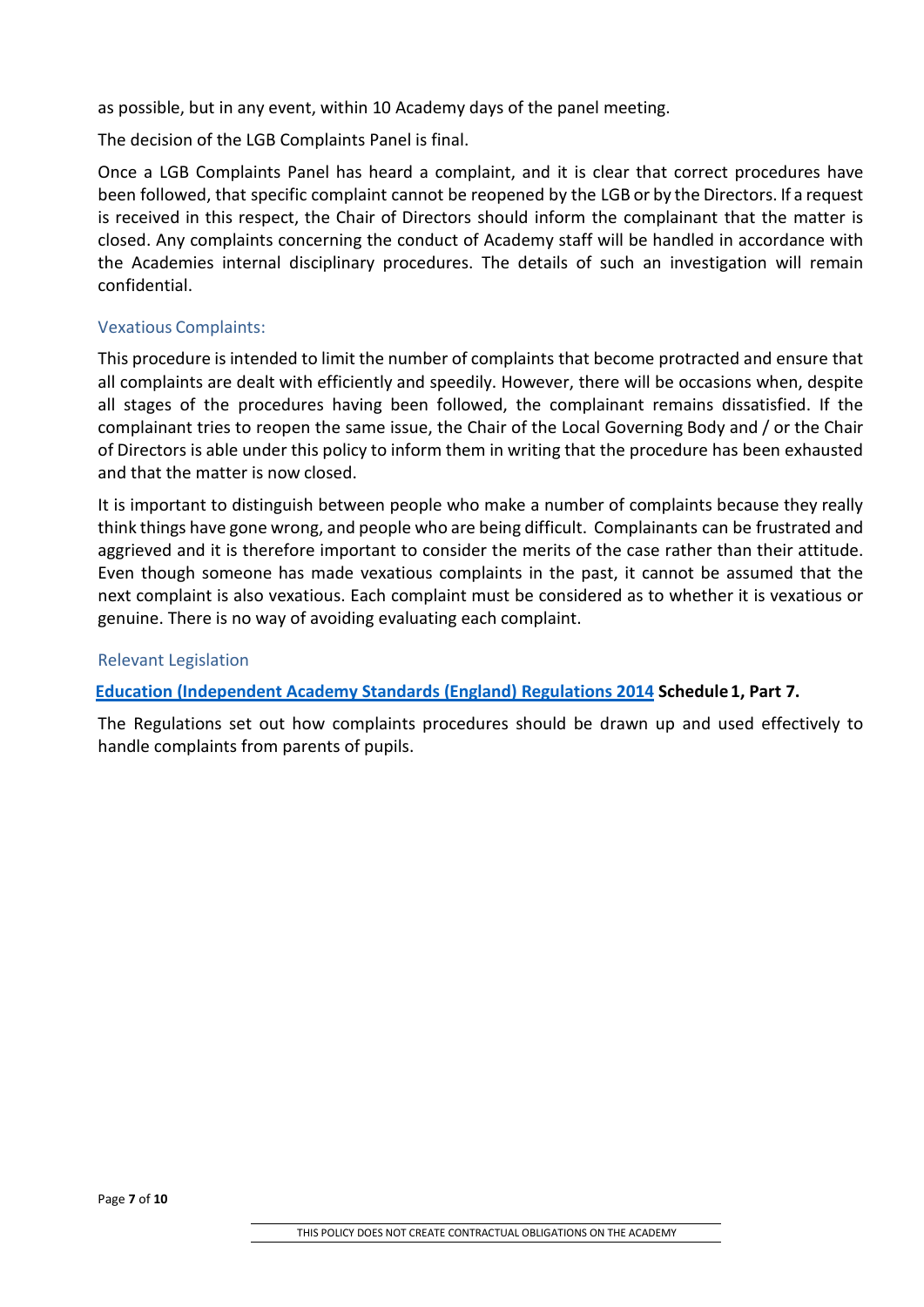

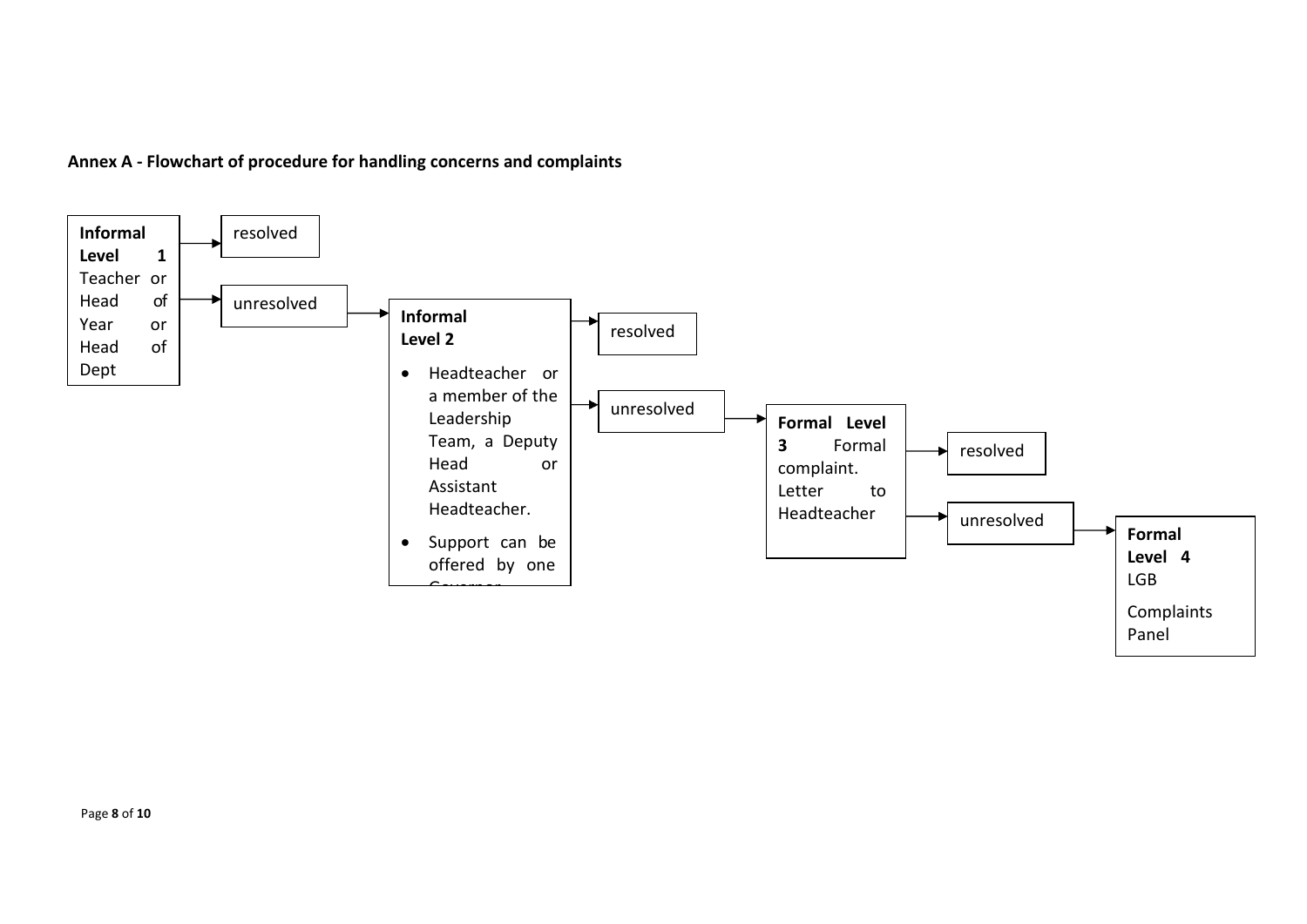#### Annex B – Complaint Form

#### Level 3 Complaints

Please complete and return to the Headteacher of the specific Academy named in the complaint within the MAT who will acknowledge receipt and explain what action will be taken.

#### Level 4 Complaints – Request for a LGB Complaints panel to meet.

Please complete and return to the Chair of the LGB of the specific Academy named in the complaint within the MAT who will acknowledge receipt and explain what action will be taken.

These forms (both the same) are shown on the following pages.